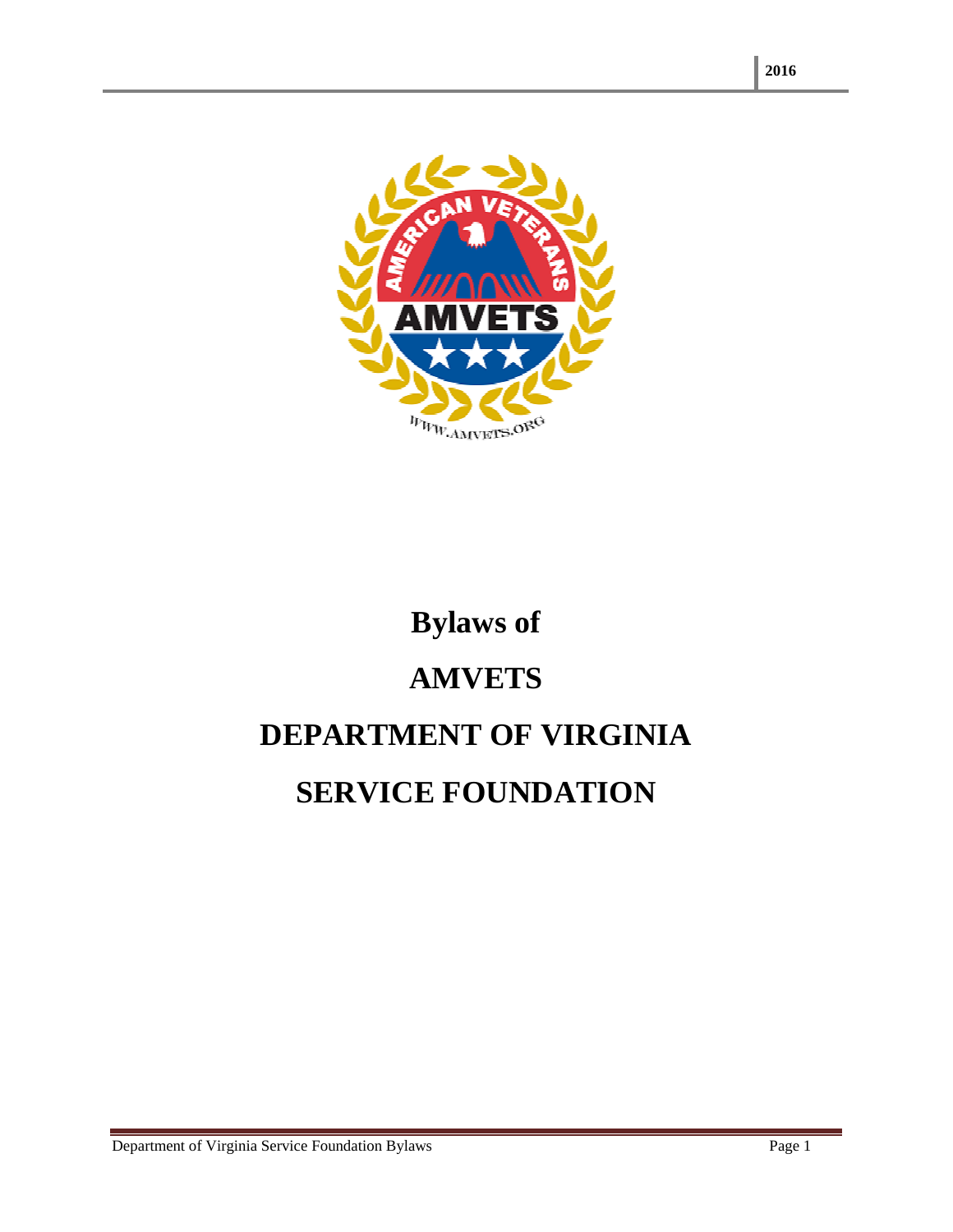## **TABLE OF CONTENTS**

| <b>Article I:</b>             | <b>General Provisions</b>                  | $\overline{3}$          |
|-------------------------------|--------------------------------------------|-------------------------|
| <b>Article II:</b>            | <b>Service Foundation Board Members</b>    | 3                       |
| <b>Article III:</b>           | <b>Vacancies</b>                           | $\overline{\mathbf{4}}$ |
| <b>Article IV:</b>            | <b>Service Foundation Officers</b>         | $\overline{\mathbf{4}}$ |
| <b>Article V:</b>             | <b>Meetings</b>                            | 5                       |
| <b>Article VI:</b>            | <b>Committees</b>                          | 5                       |
| <b>Article VII:</b>           | Quorum                                     | 6                       |
| <b>Article VIII:</b>          | <b>Finance</b>                             | 6                       |
| <b>Article IX:</b>            | <b>Reimbursable Expenses</b>               | 7                       |
| <b>Article X:</b>             | <b>AMVETS National Convention</b>          | 7                       |
| <b>Article XI:</b>            | <b>Contracts</b>                           | 8                       |
| <b>Article XII: Donations</b> |                                            | 8                       |
| <b>Article XIII: Gifts</b>    |                                            | 8                       |
|                               | <b>Article XIV: Amendments</b>             | 9                       |
|                               | <b>Appendix A: Amendment Proposal Form</b> | 10                      |
| <b>Certification</b>          |                                            | 11                      |

e.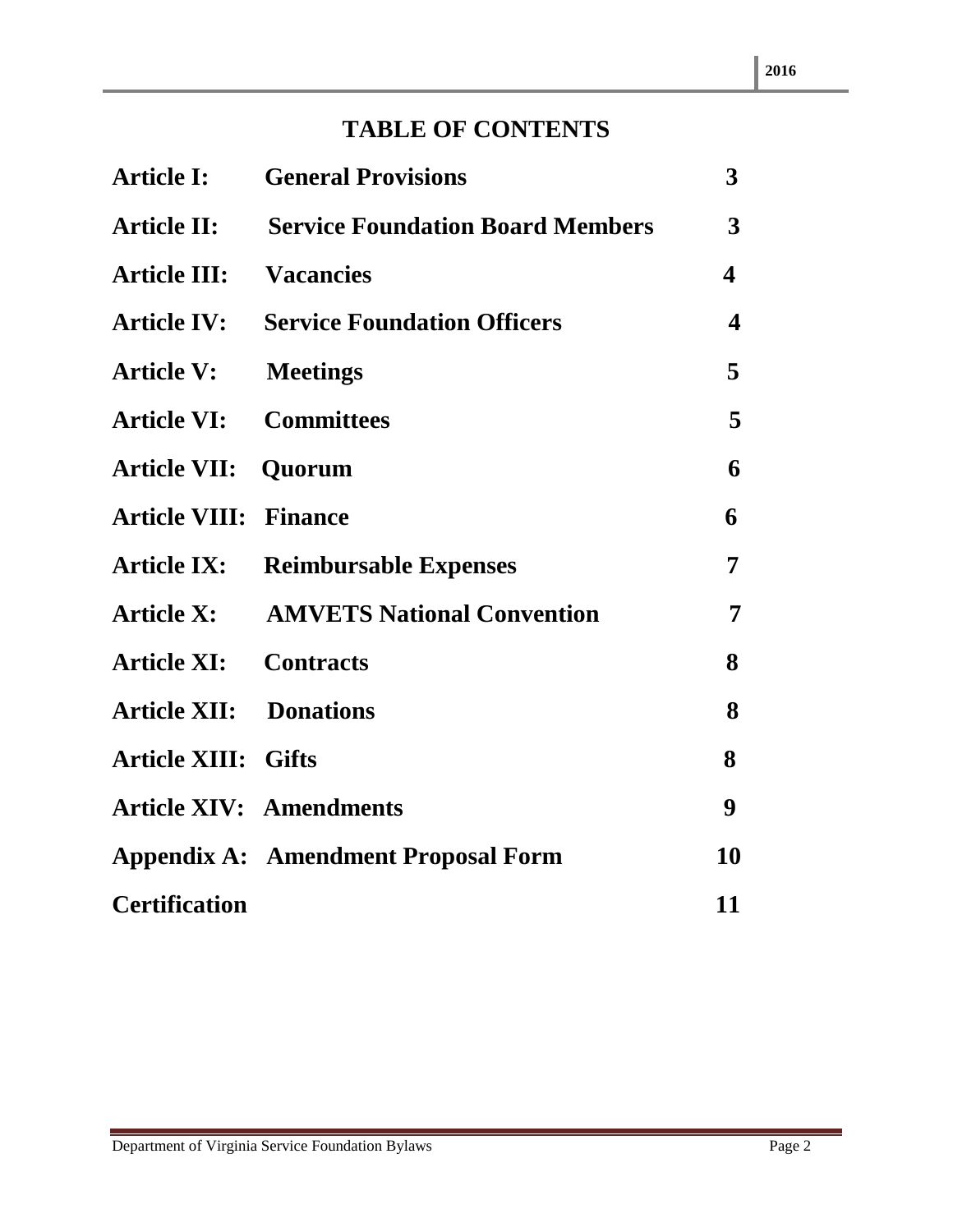#### **Article I: General Provisions**

**Section 1.** The name of this corporation is AMVETS Virginia Service Foundation.

**Section 2.** The purpose of this corporation is to assist in furthering the programs and services of the AMVETS Department of Virginia and those of the Service Foundation.

**Section 3.** This corporation shall be considered a subordinate organization to AMVETS Department of Virginia.

**Section 4.** Whenever the words **chairman** or **committeeman** appears in this document, they shall be construed as referring to both sexes.

#### **Article II: Service Foundation Board Members**

**Section 1.** The Board shall consist of seven voting members and two non-voting members, all of which shall be members in good standing of AMVETS.

**(a)** Three Board Members shall be elected at the Department Annual Convention and shall be voting members of the Service Foundation.

**(b)** The Department Commander shall be a voting member of the Service Foundation.

**(c)** The Department Executive Director shall serve as the Secretary and shall be a voting member of the Service Foundation.

**(d)** The Department Finance Officer shall serve as the Treasurer and shall be a voting member of the Service Foundation.

**(e)** The Department National Executive Committeeman shall be a voting member of the Service Foundation.

**(f)** The Immediate Past Department Commander shall serve as an ex-officio member without vote of the Service Foundation.

**(g)** The Incumbent Judge Advocate shall serve as an ex-officio member without vote of the Service Foundation.

**Section 2.** The three Board Members elected at the Department Annual Convention shall be divided into three classes of one each individual serving a staggered term. Each year one shall be elected for a three year term, meaning that during any given time, there will be a Board Member serving a three year term; a Board Member serving a two year term; and a Board Member serving a one year term.

**Section 3.** An elected Board Member shall not concurrently hold an office in both the Department and Service Foundation.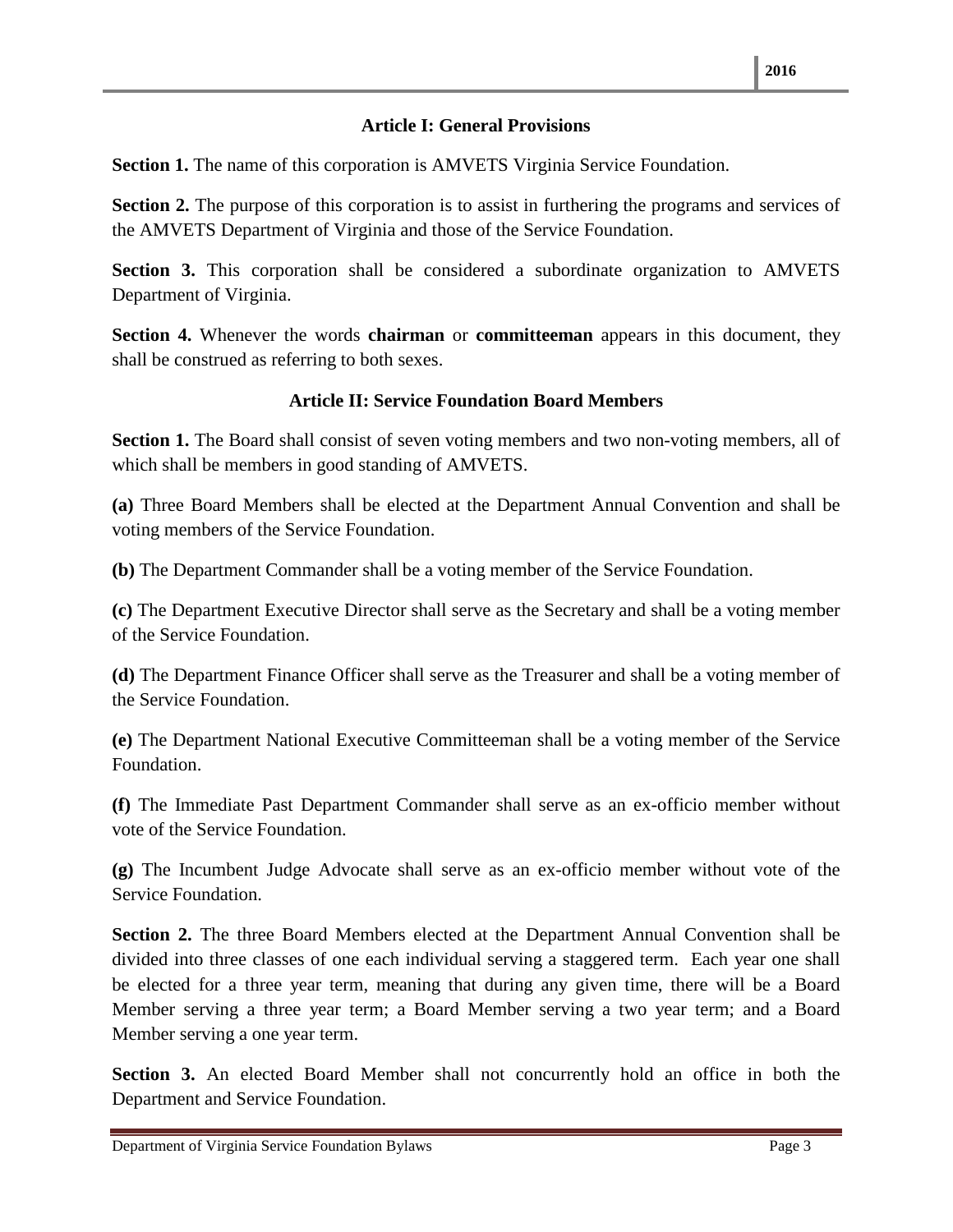**Section 4.** An elected Board Member shall be removed from office upon a two thirds vote of the Department Executive Committee (DEC) for such reasons as may be satisfactory to the committee.

#### **Article III. Vacancies**

Section 1. Whenever an elected Board Member vacancy shall occur by death, resignation or removal, the vacancy shall be filled by a two thirds vote of the DEC at its next meeting.

**Section 2.** The person elected shall hold membership on the Board for the remainder of the unexpired term.

#### **Article IV: Service Foundation Officers**

Section 1. The officers shall consist of a President, Vice President, Secretary, and Treasurer.

**Section 2.** The President and Vice President shall be elected by a majority vote of the entire Board at the regular annual meeting for a term of one year.

**Section 3.** Responsibilities of the President.

- **(a)** Shall be the Executive Officer and Chairman of the Board.
- **(b)** Shall be ex-officio and non-voting member of all committees.
- **(c)** Shall prepare and provide annual and periodic written and oral reports to the DEC.
- **(d)** Shall supervise and require proper performance of all Board Members.
- **Section 4.** Responsibilities of the Vice President.
- **(a)** Shall perform the duties of the President during the President's absence.
- **(b)** In the event of a vacancy, shall succeed the President.

**Section 5.** Responsibilities of the Secretary.

- **(a)** Shall be responsible for administrative affairs of the Board.
- **(b)** Shall keep a book of minutes, proceedings, and actions of the Board.
- **(c)** Shall provide notice of all meetings.
- **(d)** Shall assist the President in preparing the agenda.

**Section 6.** Responsibilities of the Treasurer.

**(a)** Shall keep and maintain control of funds and all financial affairs.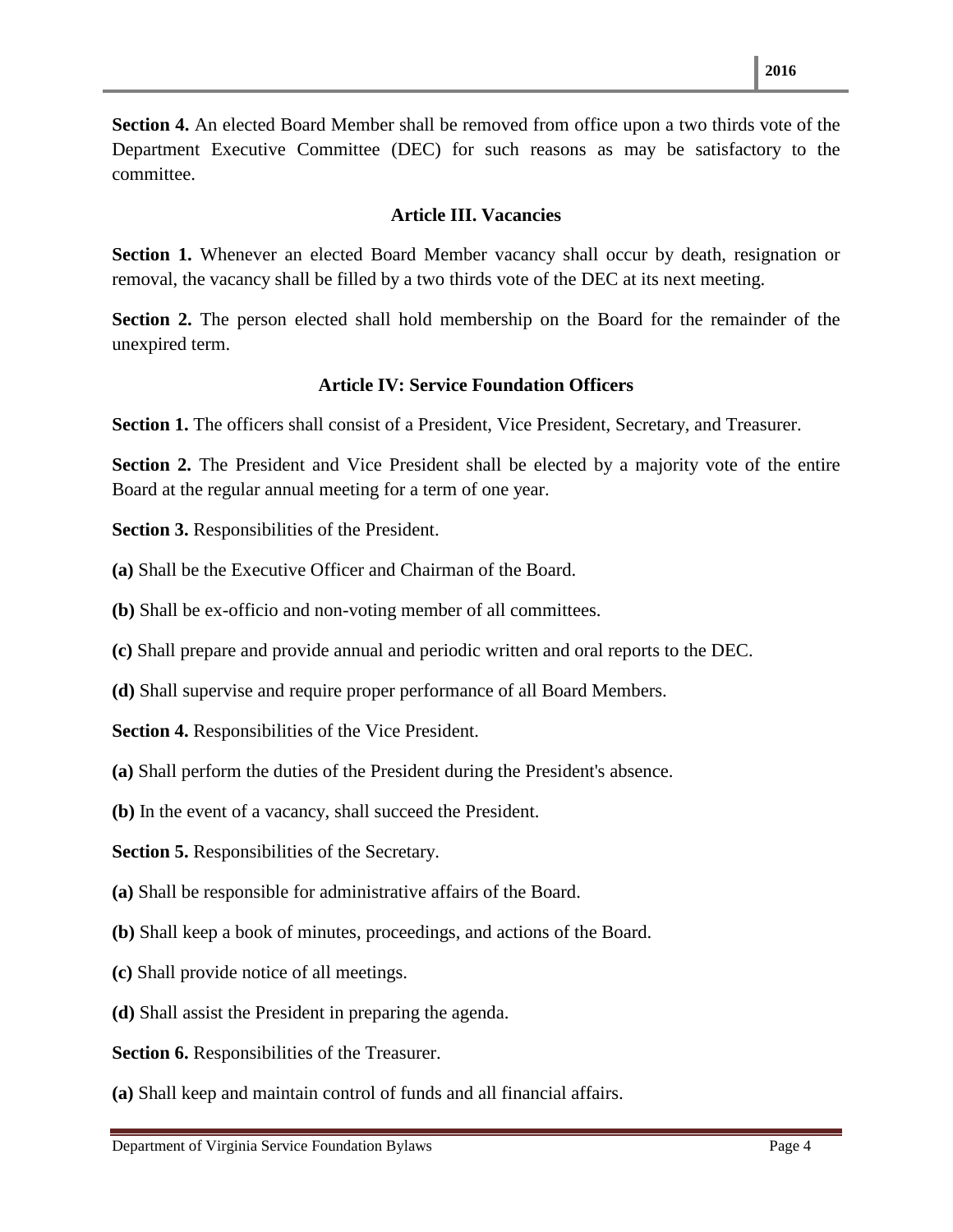- **(b)** Shall prepare budgets and reports on financial activities.
- **(c)** Shall deposit and disburse funds.
- **(d)** Shall ensure all tax returns and corporation documents are filed timely.

#### **Article V: Meetings**

**Section 1.** Regular Meetings.

**(a)** The Board Members shall hold a regular annual meeting every year immediately after the adjournment of the Annual Department Convention.

**(b)** The Board Members shall hold a regular quarterly meeting immediately after the adjournment of the DEC Quarterly meeting.

**Section 2.** Special Meetings.

**(a)** A special meeting shall be called by the Service Foundation President or when three or more Board Members produce a written request to the Service Foundation President for a meeting.

**(b)** A special meeting shall be held at any place, which may be agreeable to a majority of Board Members.

**(c)** Members will be notified ten days in advance of the special meeting as to the date, time and place by first-class mail or by electronic transmission.

**(d)** No business shall be transacted at any special meeting except that for which the meeting was called.

**Section 3.** Conduct of Meetings. All meetings shall be conducted pursuant to rules of parliamentary law with the current edition of *Roberts Rules of Order* serving as the guide.

#### **Article VI: Committees**

**Section 1.** The Board, by resolution, may create standing and advisory committees.

**Section 2.** The committees shall serve at the pleasure of the Board and shall have all the authority to the extent provided in the Board resolution.

Section 3. Standing committees are created to provide reports to the Board on ongoing and continuous activities.

**Section 4.** Advisory committees are created from time to time to research and then report back to the Board on various matters of interest.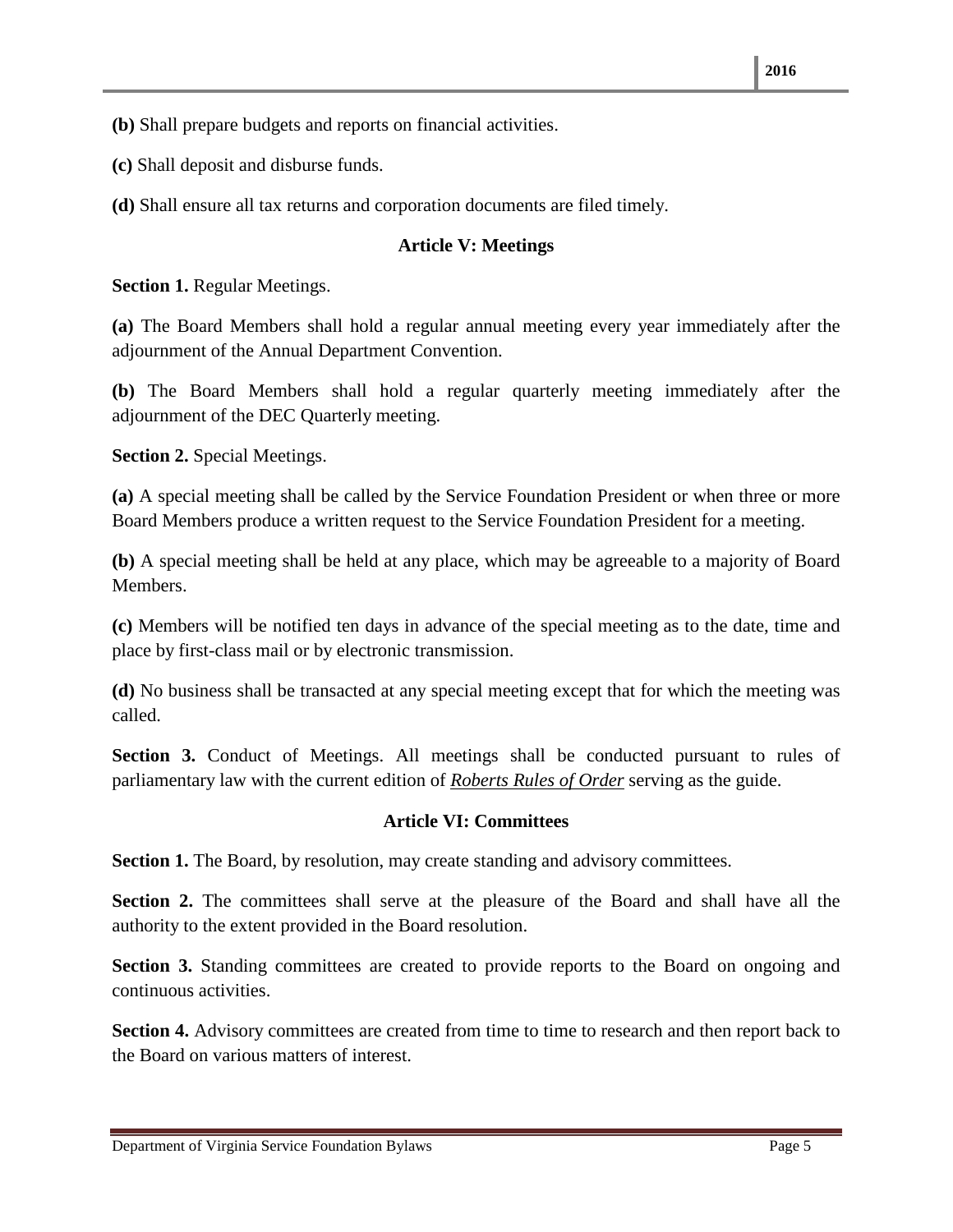#### **Article VII: Quorum**

**Section 1.** Four of the seven voting members of the Board shall constitute a quorum for all meetings.

**Section 2.** A majority vote shall be final and conclusive in all matters passed upon by the Board.

#### **Article VIII: Finance**

**Section 1.** Funds

**(a)** All Service Foundation Members handling AMVETS funds shall be properly bonded with a good and solvent bonding and surety company, acceptable to the U.S. Treasury, as surety to cover the average amount of AMVETS funds handled by such individuals in a single year.

**(b)** All monies received by the Service Foundation shall be strictly and accurately accounted for, and a report shall be made to all members at each meeting of the DEC showing the sources of all such income and expenditures.

**(c)** All Service Foundation funds shall be kept in accordance with generally accepted accounting procedures.

**(d)** A double entry bookkeeping system shall be maintained for each account.

**(e)** The various accounts belonging to the Service Foundation shall require two signatures on checks to disburse such funds.

**(f)** Authorized Service Foundation signatories shall be the Service Foundation President, Department Executive Director and Department Finance Officer.

#### **Section 2.** Budget

**(a)**The Service Foundation shall operate on a fiscal year beginning September 1 and ending the following August 31.

**(b)** The current year's budget of revenue and expenses of the Service Foundation will be used in preparing for the next year's budget.

**(c)** There shall be a balanced budget prepared and presented to the DEC for consideration each fiscal year.

**(d)** There shall be a contingency budget line item developed to address unexpected expenses and included in the budget.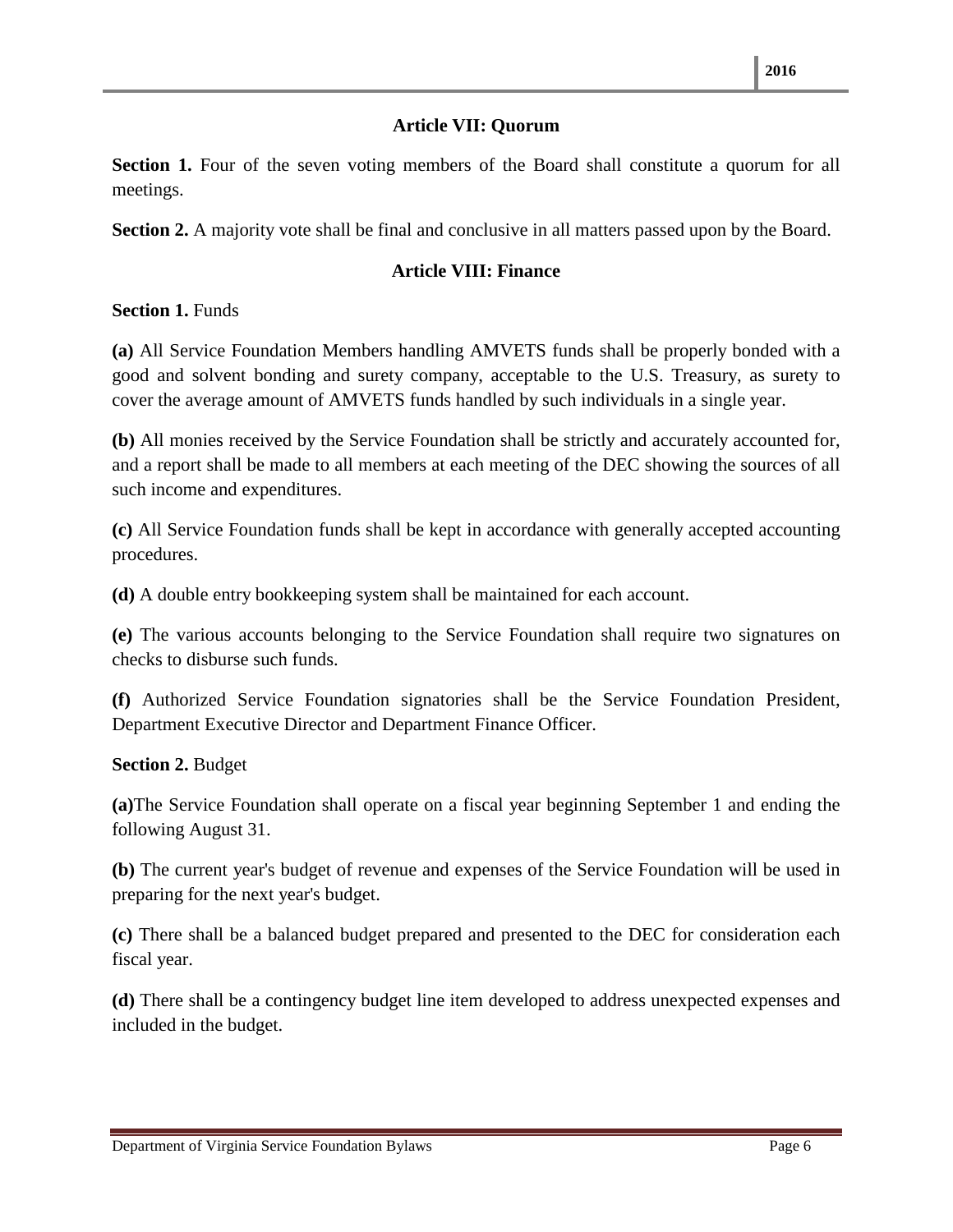#### **Article IX: Reimbursable Expenses**

**Section 1.** Reimbursable expenses for attending a Department Convention, a quarterly DEC meeting or a special called Service Foundation meeting shall be paid only to the three elected Service Foundation Board Members present and answering the roll call during the course of said meetings.

**Section 2.** Reimbursable expenses for attending such meetings shall be the cost of the hotel and mileage.

#### **Section 3.** Mileage

**(a)** Mileage reimbursement will be based on round trip mileage between the member's permanent residence zip code and the zip code where the meeting is being held.

**(b)** The DEC will review and approve the mileage rate to be paid at each DEC meeting.

**Section 4.** The Service Foundation President may authorize any Service Foundation Officer, any Department Officer, any Committee Chairman, any member of a Committee, or other authorized representative to receive reimbursement for authorized activity on behalf of the Service Foundation. At each meeting of the DEC, the Finance Officer shall report all such disbursements since the last meeting of said committee for its approval.

#### **Article X: AMVETS National Convention**

**Section 1.** The Service Foundation President shall be authorized reimbursable expenses to the AMVETS National Convention.

**Section 2.** In the event the Service Foundation President is unable to attend AMVETS Annual Convention; the representation of the Service Foundation shall be offered, in order, to the Service Foundation Vice President; and the elected Service Foundation Board Member. No other representation shall be made.

**Section 3.** Reimbursable expenses for attending a National Convention shall be the cost of the Hotel, registration fee, mileage, and meals.

**(a)** The hotel reimbursement shall be the room rate and all applicable taxes.

**(b)** The registration fee shall be any mandatory fee required to be paid in order to receive voting authority as a delegate - not to exceed the amount of the early registration fee.

**(c)** The mileage reimbursement shall be based on round trip mileage from the zip code of the member's permanent residence and the zip code of the hotel where the National Convention is being held.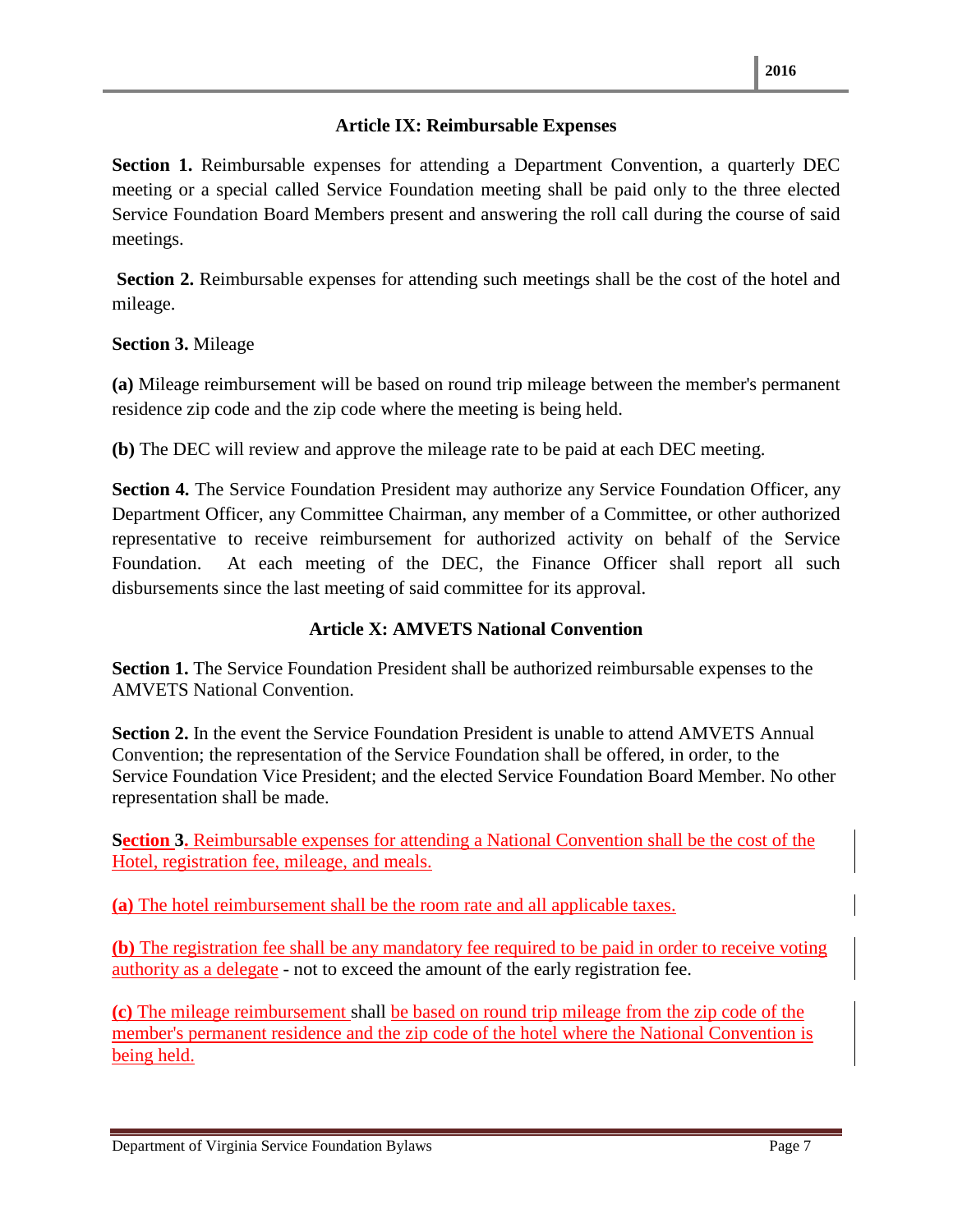**(d)** If the member opts to utilize commercial airfare in lieu of driving, the maximum reimbursable airfare shall be the cost of coach-class tickets.

**(e)** Reimbursement costs shall be the lessor of either the round trip mileage reimbursement or coach-class tickets.

**(f)** The meal reimbursement shall be \$30 per day each day the National Convention is in session and the member is in attendance.

**Section 4.** The Finance Officer shall be authorized to disburse an advance payment of up to ninety percent of the total projected travel cost to the traveler.

#### **Article XI: Contracts**

Section 1. The making of all contracts for fund raising and for other purposes provided for AMVETS Department of Virginia Service Foundation is specifically delegated to the Board.

**Section 2.** Such contracts shall be entered into in the name of AMVETS Department of Virginia Service Foundation and shall be authenticated by the signatures of the President and Secretary, after being approved by the Board. The proposals and negotiations leading to any actual contracts shall be submitted to the members of the Board at a regular meeting or special meeting.

**Section 3.** No contract or lease involving expenditures in excess of \$5000 of the Corporation's funds, or for duration longer than six months, shall be negotiated without inviting a reasonable number of competitive bids.

**Section 4.** When required products are of equal quality, the contract shall be awarded to the lowest bidder.

**Section 5.** No officer, Board Member or committee member shall have any power or authority to bind the Service Foundation by any contract or pledge in any amount.

#### **Article XII: Donations**

The Service Foundation shall seek government grants, corporate grants, endowments, estate gifts and other donations which involve a solicitation or request to non-members of AMVETS for a donation.

#### **Article XIII: Gifts**

The Board shall accept on behalf of the Service Foundation any contribution, gift, bequest, or devise for the charitable or public purpose of the Service Foundation.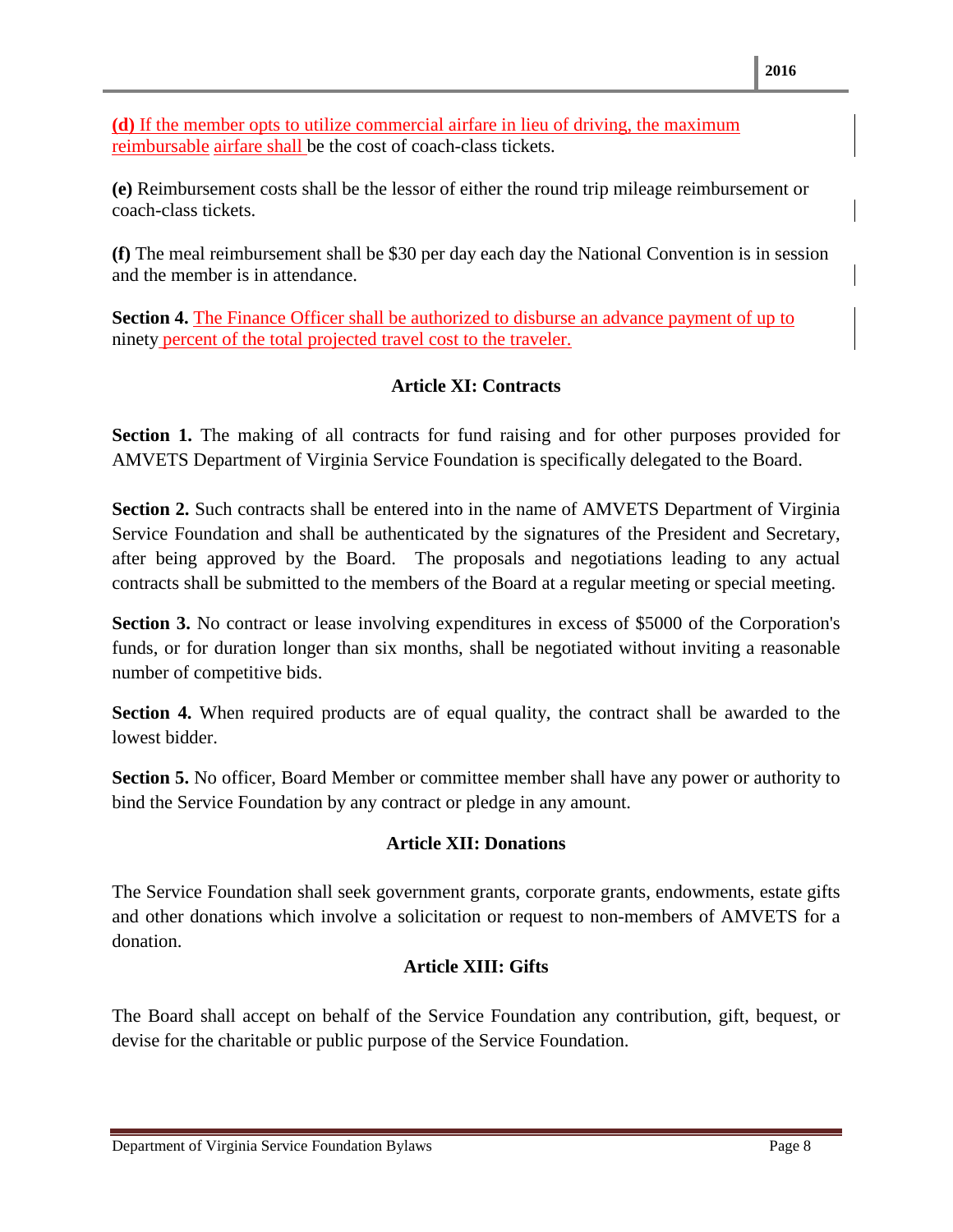#### **Article XIV: Amendments**

**Section 1.** These Bylaws may be amended by a majority vote of the delegates present at any Department of Virginia AMVETS Convention.

**Section 2.** Proposed amendments for action of the Department Convention must be submitted by a member, Post, DEC or standing Committee to any member of the Constitution and Bylaws Committee at least fifteen days prior to the opening date of the Department Convention. See Appendix A for Amendment Proposal Form.

**Section 3.** These Bylaws, however, may be amended by the Department Convention without notice, by a two thirds vote.

**Section 4.** No amendment, however, may be adopted unless the same is referred to the Constitution and Bylaws Committee, which will consider it and report on it at the Department Convention.

**Section 5.** Amendments to these Bylaws shall take effect immediately upon adoption, unless otherwise specified by the adoption resolution.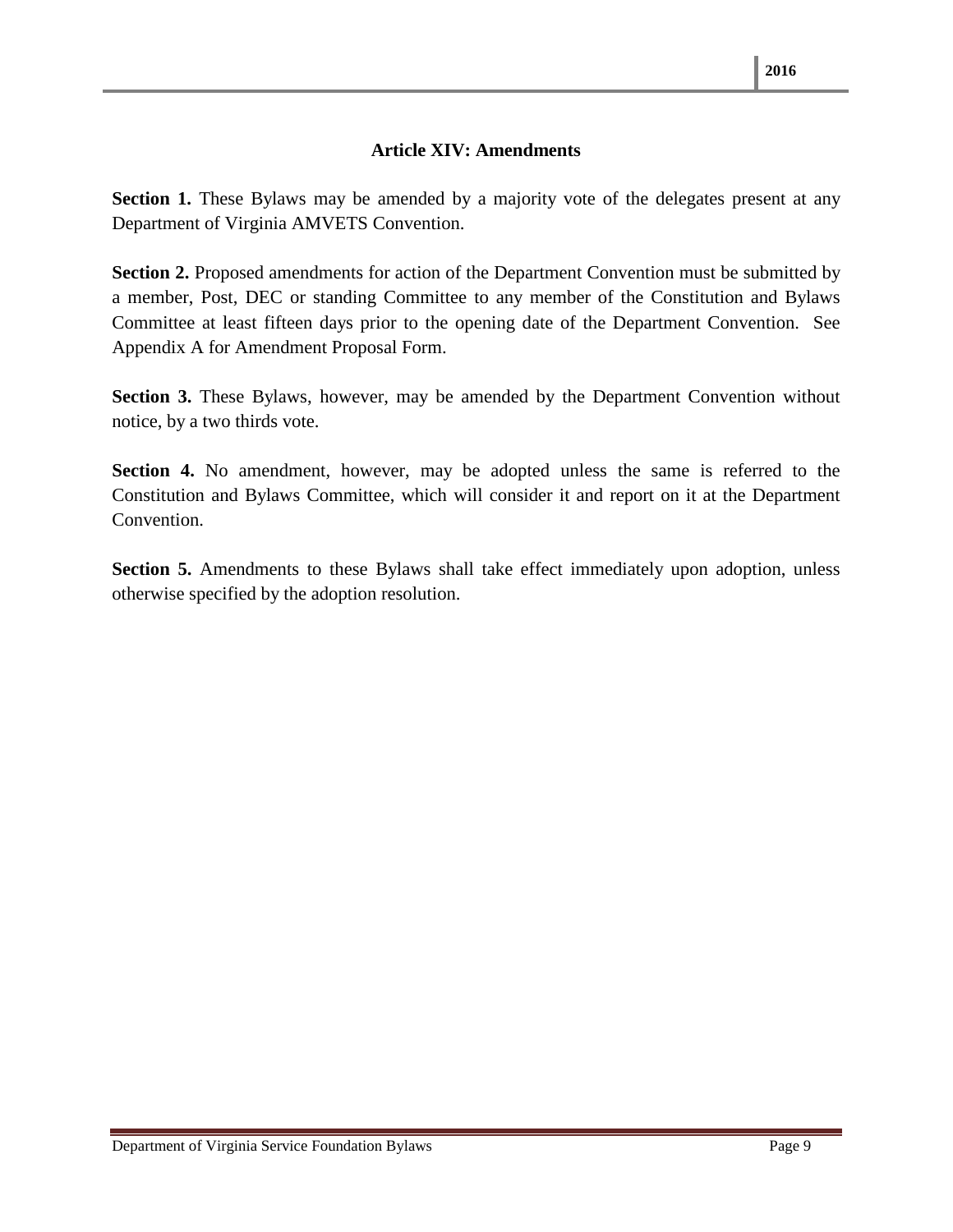

### DEPARTMENT OF VIRGINIA

|                                                                                                                       | Date |
|-----------------------------------------------------------------------------------------------------------------------|------|
| Request Amendment to Article ______, Section _____, as follows:                                                       |      |
|                                                                                                                       |      |
|                                                                                                                       |      |
| <u> 1989 - Johann Harry Harry Harry Harry Harry Harry Harry Harry Harry Harry Harry Harry Harry Harry Harry Harry</u> |      |
|                                                                                                                       |      |
|                                                                                                                       |      |
| <u> 1989 - Johann John Stoff, deutscher Stoffen und der Stoffen und der Stoffen und der Stoffen und der Stoffen</u>   |      |
| Reason for Change:                                                                                                    |      |
|                                                                                                                       |      |
|                                                                                                                       |      |
|                                                                                                                       |      |
|                                                                                                                       |      |
|                                                                                                                       |      |
|                                                                                                                       |      |
|                                                                                                                       |      |

Respectfully Submitted,